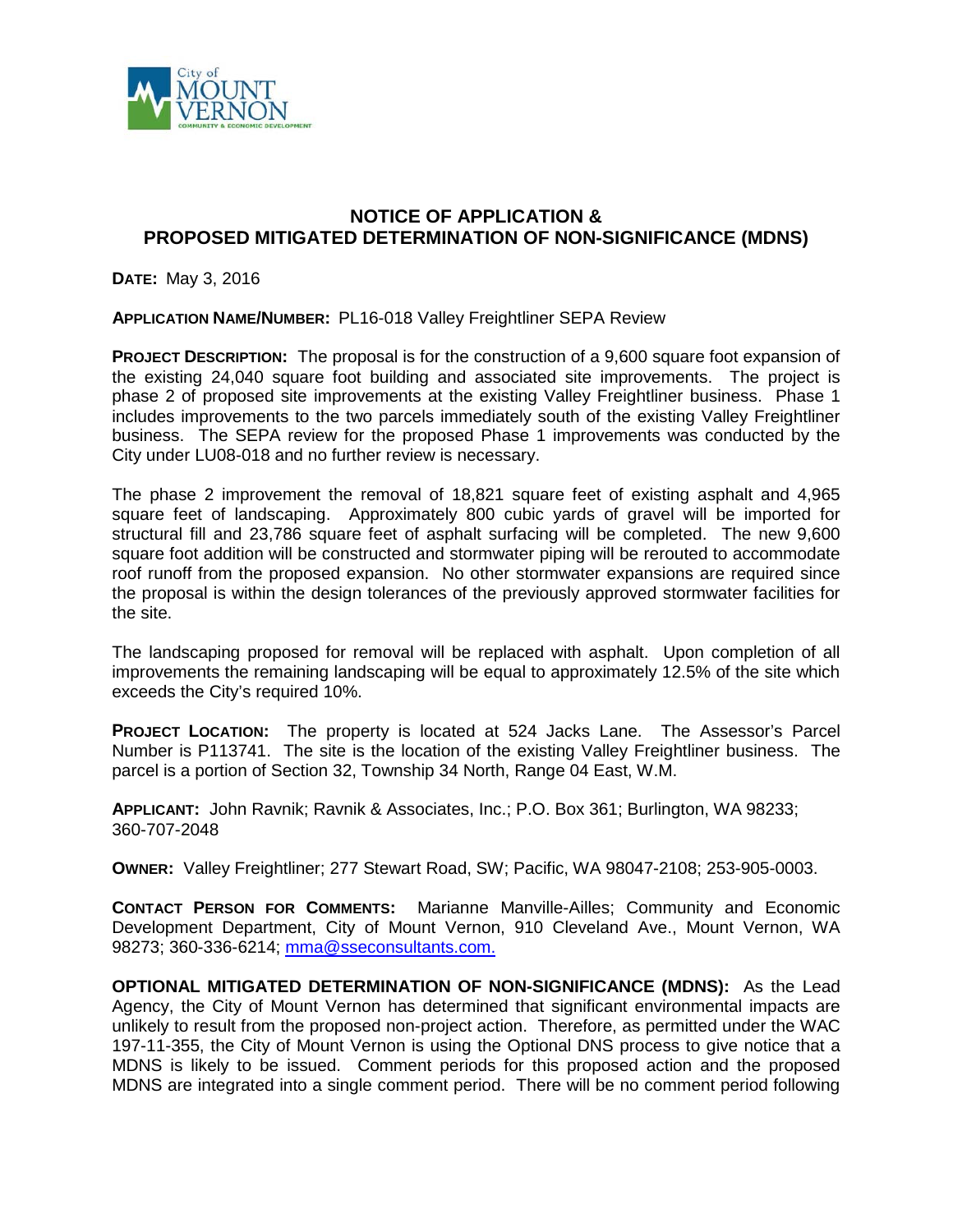the issuance of the Threshold Mitigated Determination of Non-Significance (MDNS). A 10-day appeal period will follow the issuance of the MDNS.

The following conditions have been identified that may be used to mitigate the impacts of the proposal: (Note: These conditions are in addition to mitigation required by the development regulations):

- 1. An erosion control plan is required. Specific emphasis shall be placed on the construction entrance and the protection of existing streets, drainage systems, and adjacent properties.
- 2. All exposed soils shall be stabilized by application of suitable BMPs, including but not limited to sod or other vegetation, plastic covering, mulching, or application of base course(s) on areas to be paved.
- 3. The following BMPs are recommended to mitigate erosion hazards during construction:
	- a. Schedule or phase construction activity to reduce earthwork activity during winter months.
	- b. Develop a well-conceived site plan that includes ground-cover measures, access roads, and staging areas to reduce the amount of exposed ground during the winter months.
	- c. Install temporary erosion and sediment control (TESC) measures soon after ground clearing.
	- d. Stabilize work areas during wet months and large storm events.
	- e. Revegetate all disturbed areas as soon as possible.
	- f. Control surface runoff and discharge during and following development.
	- g. Store soils to be reused around the site using measures to reduce erosion, such as covering stockpiles with plastic sheeting, using stockpiles in flat areas, and using silt fences around stockpile perimeters.
	- h. Conduct erosion control inspections and turbidity monitoring in accordance with DOE requirements.
- 4. Silt sacks will be installed under the grates of all existing on site catch basins that have the potential to receive stormwater runoff from the project area of the site.
- 5. Construction BMPs such as use of silt fencing, application of seeding or mulching for soil stabilization, or other techniques will be implemented as necessary.
- 6. Lighting shall be directed downward and away from adjacent properties to minimize light pollution.
- 7. Any person engaged in ground disturbing activity who encounters or discovers historical and/or archeological materials in or on the ground shall:
	- a. Immediately cease any activity which may cause further disturbance;
	- b. Make a reasonable effort to protect the area from further disturbance; and
	- c. Report the presence and location of the material to the proper authorities in the most expeditious manner possible.

Comments on this Notice of Application and Proposed Mitigated Determination of Non-Significance must be submitted, in writing, no later than **4:30 PM May 20, 2016.** Comments should be as specific as possible. Any person may comment on the application and request a copy of the decision once it is made. Questions about this proposal, requests for additional notification by mail and/or appeal procedures should be directed to the contact person listed herein. Any person who submits written comments will automatically become a 'party of record' and will be notified of any decision made regarding this proposal. The application and supporting documentation are available for review at the Community & Economic Development Department located at City Hall. Copies will be provided upon request at the cost of reproduction.

**ISSUED:** May 3, 2016 **PUBLISHED:** May 6, 2016